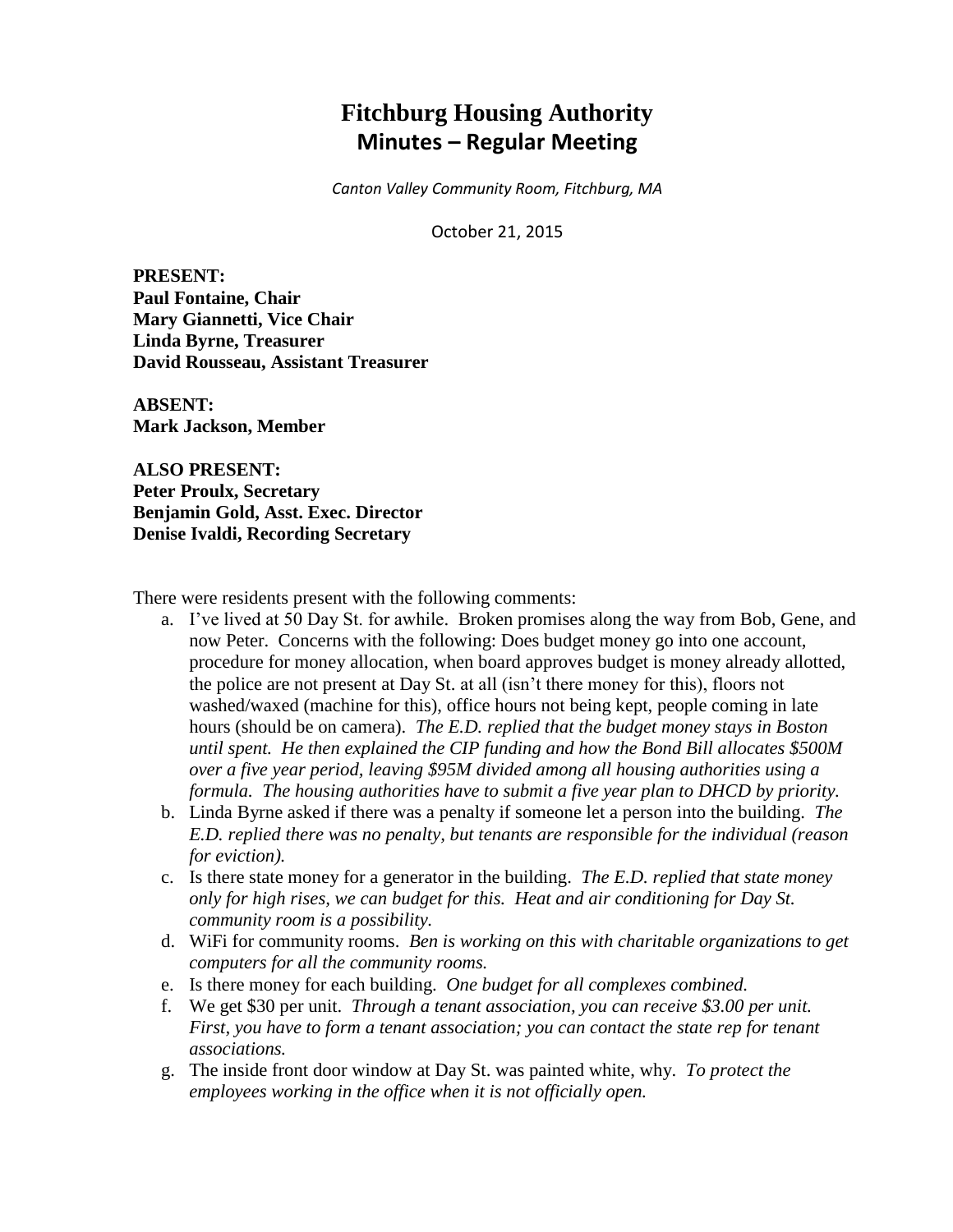h. A Clinton St. resident asked what was happening with 95 Clinton St. *The E.D. replied that an ad will be in the newspaper next week, we are able to offer at auction/sell, along with other properties. Under Chapter 235, approval was given last October for the auction/sale of buildings for 2013 and prior. The money from the sale goes back to the state.*

At this time the Chair reminded residents to contact the office with any concerns they may have.

1. With no further comments from the tenants and a quorum present; the Chair called the meeting to order at 9:13 a.m.

2. Linda Byrne made a motion to accept the minutes of the September 16, 2015 meeting, Mary Giannetti seconded the motion; all in favor; the motion passed unanimously.

- 3. The Executive Director Report:
	- a. Briefings were held last week; all staff was pulled to help. We will change to coincide with posted office hours in the future.
		- David Rousseau stated there were a lot of things going on. Who authorized the paining of the office window at Day St., both maintenance and staff are stressed, tenants should come first. *The E.D. explained the reasoning again, noting that we need to have tenant meetings on their concerns.*
		- The Chair asked if these same issues were at all the complexes. *The E.D. replied no, just at Day St. and Green Acres. He added that we are not "immediate response", tenants should call the police.*
		- No newsletter yet and it's been six months.
	- b. Green Acres roof follow-up JnR Gutters has begun the work (hope to complete by Christmas).
	- c. CFA 5001 follow-up.
	- d. Security Cameras follow-up We received one bid which was over budget. We will go out to bid again in November, separate bid for cameras and locks.
	- e. No-smoking at Anne O'Connor next in Leominster.
	- f. No-smoking in Sterling also coming soon.
- 4. Financial Report:
	- a. Page 3 Reserves are at 18.32%.
	- b. Page F4 \$93,000 spending; still \$100,000 plus deficit through the end of the year.
		- Linda Byrne asked how the new office space was going, are we renting. *Yes, rent is paid by all four housing authorities, with some money coming from the Federal side.*
		- Mary Giannetti asked about the HCVP budget on page F-13; 210 vouchers. *We have 219 vouchers, less people coming to the briefings, we are working with 2007 applicants now.*

Linda Byrne made a motion to accept the September financial reports. Mary Giannetti seconded; all were in favor.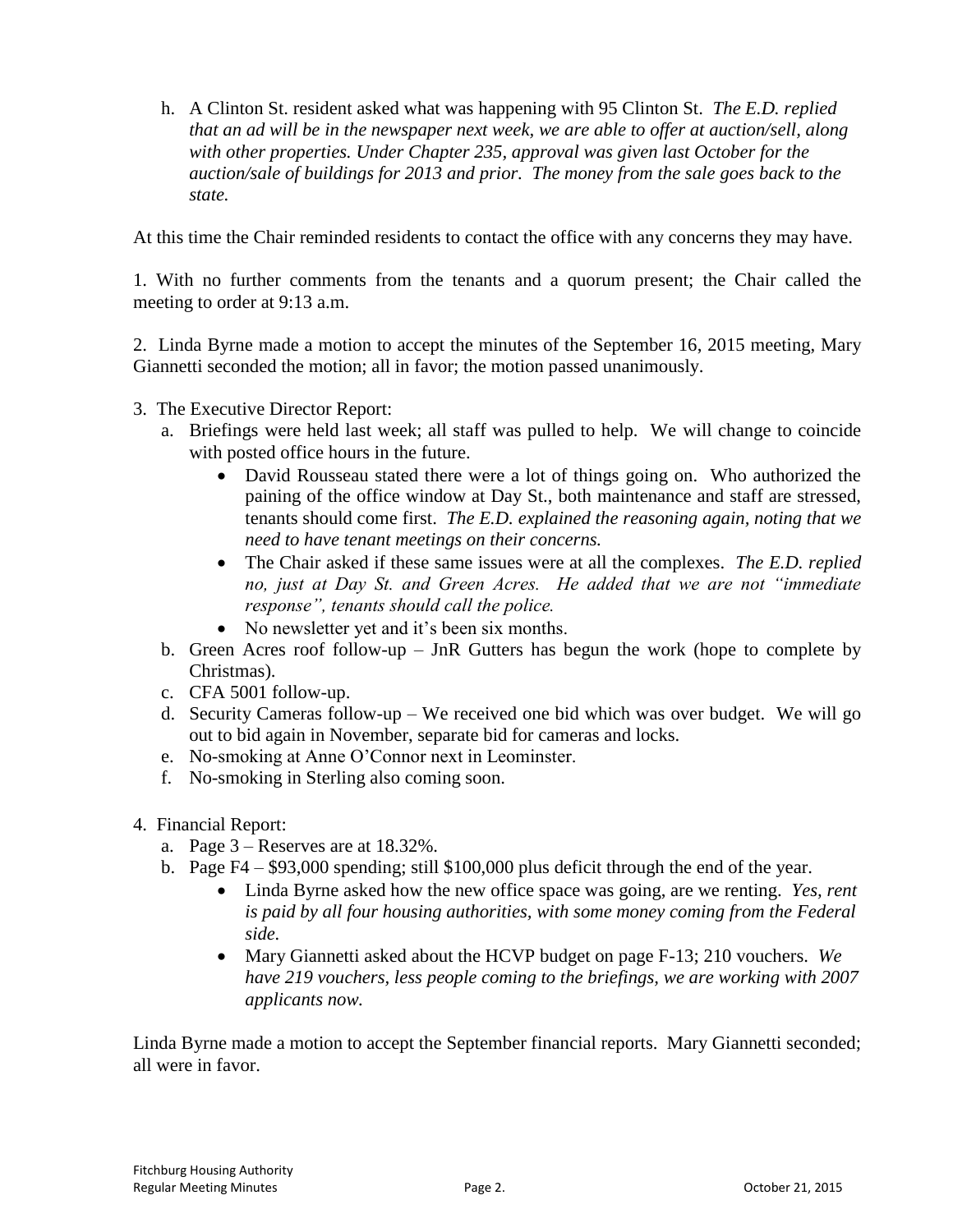- 5. Facilities Report:
	- a. Work order information was presented; 76% of work orders are completed within 24 hours.
	- b. As Peter mentioned, locks/security bids came back too high; we are going out to bid again in November.
	- c. Green Acres roof work has started.
- 6. State Housing Report:
	- a. Occupancy/vacancy information listed includes some apartments on the third floor at Wallace through Summit; four units have already been filled (there are a total of nine units). The E.D. noted that Summit has asked for another floor in the building. The board would like to look into this to see if there is a need.
	- b. Currently we have 921 families, 53 elderly and 17 young disabled on the waiting list.
- 7. Section 8 Report: No discussion.
- 8. Old Business: None
- 9. New Business:

The following resolutions were presented by the Chair:

The E.D. informed the board that we are waiting on more information for the first resolution on the CIP so we will hold this resolution until next month.

For the next resolution, the E.D. noted that the \$220,035 deficit was budgeted on the second page.

# 2016 400-1 OPERATING BUDGET

# RESOLUTION 2015-10-02

WHEREAS: The Fitchburg Housing Authority is required by DHCD to submit an approved 400-1 Operating Budget for State-Aided Housing for Fiscal Year 2016 and,

NOW THEREFORE BE IT RESOLVED,

That the Fitchburg Housing Authority Board authorizes submission of the 400-1 Operating Budget for State-Aided Housing for Fiscal Year 2016 to the Department of Housing and Community Development, as directed by DHCD and recommended by the Executive Director,

- RESOLVED, Motion made by Mary Giannetti to submit the 2016 400-1 Operating Budget for State-Aided Housing of the Fitchburg Housing Authority to the Department of Housing and Community Development.
- SECONDED, Linda Byrne seconded the motion, and the motion was passed by a unanimous vote.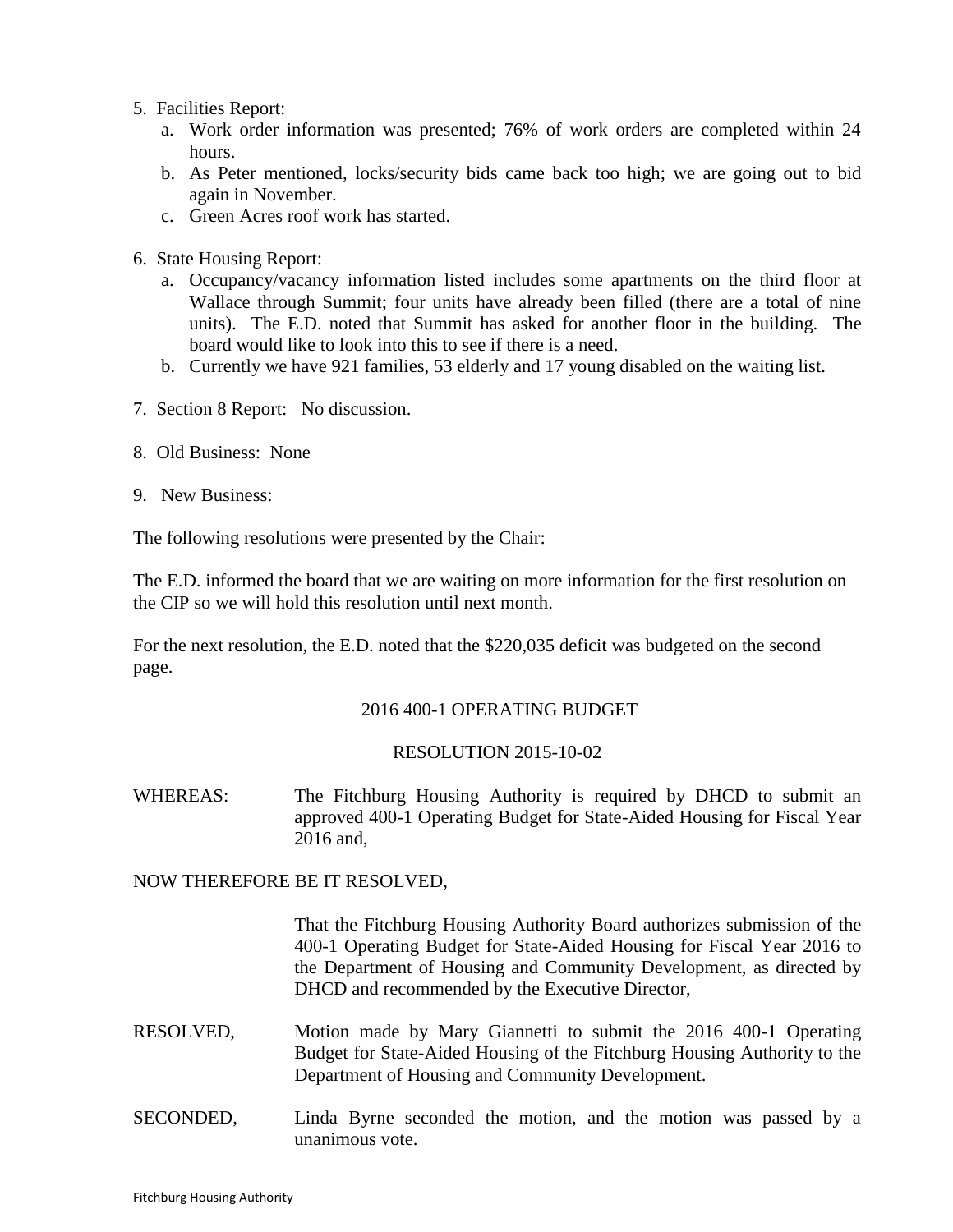Regular Meeting Minutes Page 3. September 16, 2015 2016 MRVP OPERATING BUDGET

#### RESOLUTION 2015-10-03

WHEREAS: The Fitchburg Housing Authority is required by DHCD to submit an approved MRVP Operating Budget for State-Aided Housing for Fiscal Year 2016 and,

#### NOW THEREFORE BE IT RESOLVED,

That the Fitchburg Housing Authority Board authorizes submission of the MRVP Operating Budget for State-Aided Housing for Fiscal Year 2016 to the Department of Housing and Community Development, as directed by DHCD and recommended by the Executive Director,

- RESOLVED, Motion made by Mary Giannetti to submit the 2016 MRVP Operating Budget for State-Aided Housing of the Fitchburg Housing Authority to the Department of Housing and Community Development.
- SECONDED, Linda Byrne seconded the motion, and the motion was passed by a unanimous vote.

There was discussion on the following resolution pertaining to the state law and being able to dispose of this type of building if not able to occupy it. The board feels there has to be something that can be done. The E.D. will ask Anna (our in-house attorney) to look into and see if there is a way out and procedure. Although Mary Giannetti seconded the motion, she was opposed to the way it is being handled.

# 2016 667-A OPERATING BUDGET

### RESOLUTION 2015-10-04

WHEREAS: The Fitchburg Housing Authority is required by DHCD to submit an approved 667-A Operating Budget for State-Aided Housing for Fiscal Year 2016 and,

NOW THEREFORE BE IT RESOLVED,

That the Fitchburg Housing Authority Board authorizes submission of the 667-A Operating Budget for State-Aided Housing for Fiscal Year 2016 to the Department of Housing and Community Development, as directed by DHCD and recommended by the Executive Director,

- RESOLVED, Motion made by Linda Byrne to submit the 2016 667-A Operating Budget for State-Aided Housing of the Fitchburg Housing Authority to the Department of Housing and Community Development.
- SECONDED, Mary Giannetti seconded the motion, and the motion was passed by a unanimous vote.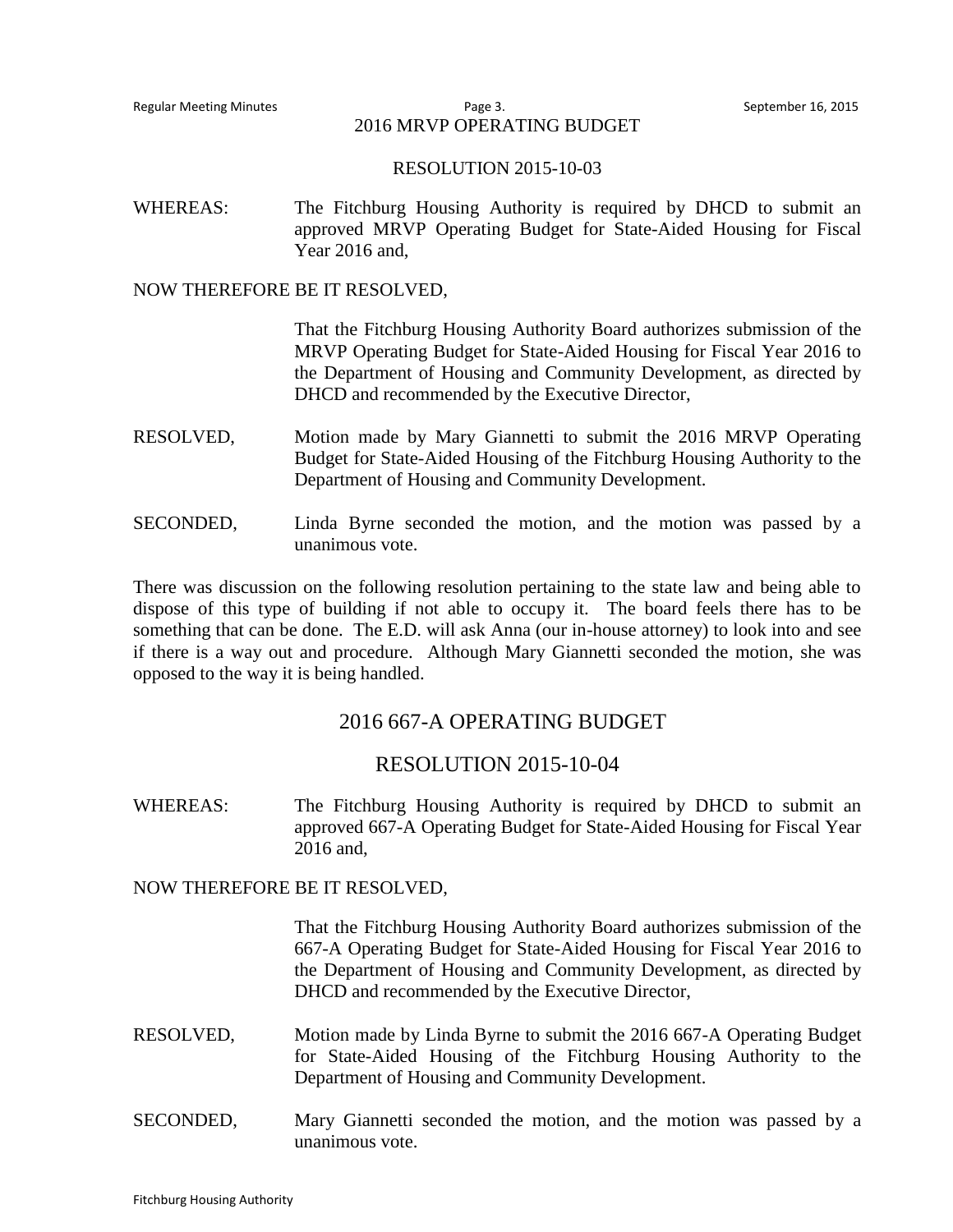Regular Meeting Minutes Page 4. October 21, 2015 Mary Giannetti asked if the following property (Pleasant St.) could be used for the homelessness issue. A commission was formed, if we knew who was on it we could make some phone calls.

#### 2016 689-C OPERATING BUDGET

### RESOLUTION 2015-10-05

WHEREAS: The Fitchburg Housing Authority is required by DHCD to submit an approved 689-C Operating Budget for State-Aided Housing for Fiscal Year 2016 and,

#### NOW THEREFORE BE IT RESOLVED,

That the Fitchburg Housing Authority Board authorizes submission of the 689-C Operating Budget for State-Aided Housing for Fiscal Year 2016 to the Department of Housing and Community Development, as directed by DHCD and recommended by the Executive Director,

- RESOLVED, Motion made by Mary Giannetti to submit the 2016 689-C Operating Budget for State-Aided Housing of the Fitchburg Housing Authority to the Department of Housing and Community Development.
- SECONDED, Linda Byrne seconded the motion, and the motion was passed by a unanimous vote.

## RESOLUTION AUTHORIZING THE APPROVAL AND SUBMITTAL OF THE FEDERAL ANNUAL PLAN FOR FY 2016

#### Resolution 2015-10-6

Whereas: The Fitchburg Housing Authority has the need to submit the Federal Annual Plan for FY 2016,

### NOW THEREFORE BE IT RESOLVED,

That the members of the Fitchburg Housing Authority Board of Commissioners have reviewed, approved and authorized the execution and submittal of the Federal Annual Plan and the associated certifications including:

- Form HUD-50075 PHA Annual Plan
- Form HUD 50075-SA Capital Fund Program Annual Statement/ Performance & Evaluation Report and Replacement Housing Factor
- Form HUD-50077 PHA Certification of Compliance with PHA Plans and Related Regulations
- Form HUD-50070 Certification for a Drug-Free Workplace
- Standard Form LLL Disclosure of Lobbying Activities
- Form HUD 50071 Certification of Payments to Influence Federal **Transactions**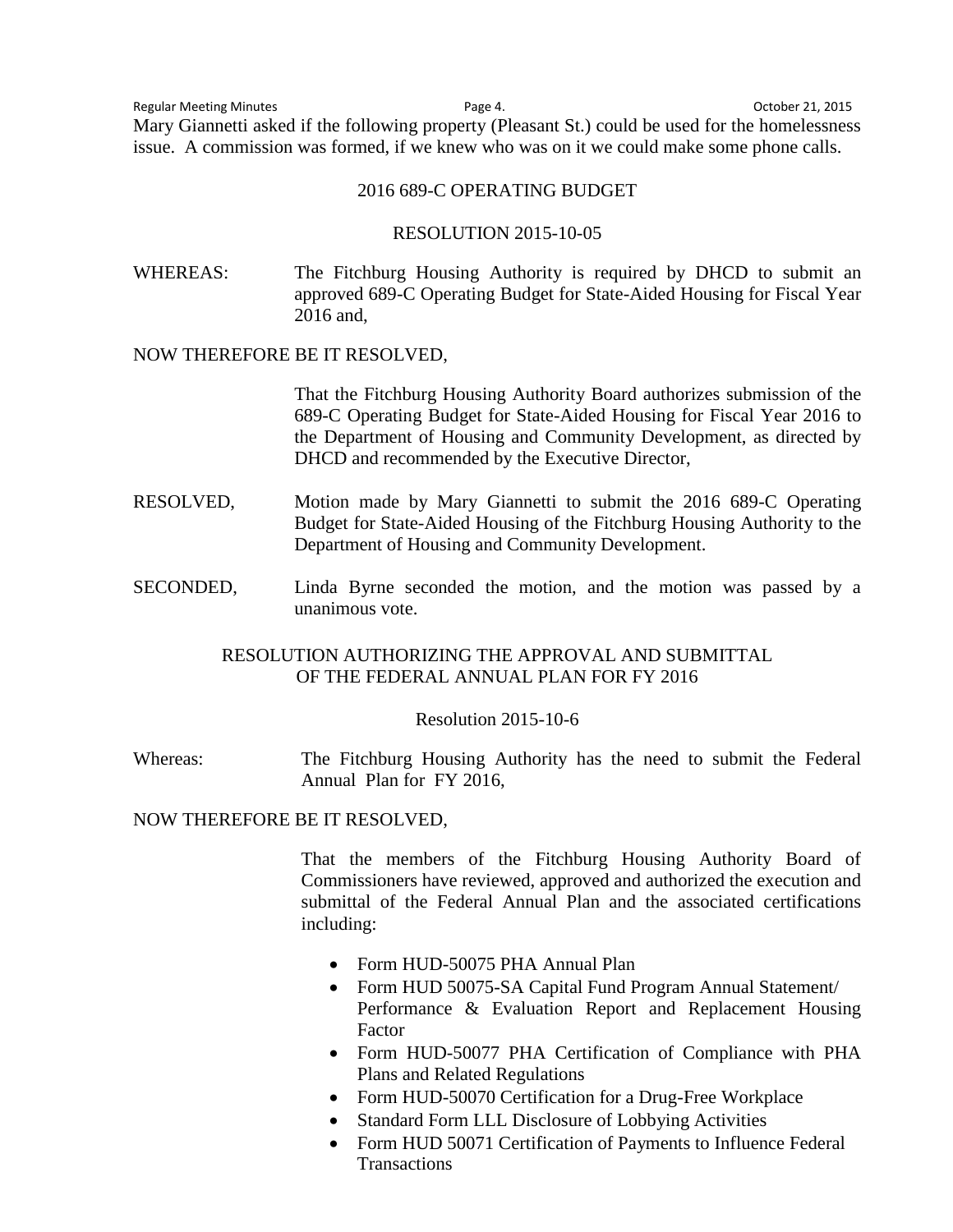| <b>Fitchburg Housing Authority</b><br><b>Regular Meeting Minutes</b> | Page 5.<br>October 21, 2015<br>Form HUD-50077-CR Civil Rights Certification<br>$\bullet$<br>Form HUD-50077-SL Certification by State or Local Official of<br>$\bullet$<br>PHA Plans and Consistency with the Consolidated Plan                                                                                                                                                                                                         |
|----------------------------------------------------------------------|----------------------------------------------------------------------------------------------------------------------------------------------------------------------------------------------------------------------------------------------------------------------------------------------------------------------------------------------------------------------------------------------------------------------------------------|
| RESOLVED,                                                            | Motion made by Linda Byrne to authorize the Executive Director to<br>submit the Federal Annual Plan for FY 2016.                                                                                                                                                                                                                                                                                                                       |
| SECONDED,                                                            | Mary Giannetti seconded the motion, and the motion was passed by a<br>unanimous vote.                                                                                                                                                                                                                                                                                                                                                  |
|                                                                      | RESOLUTION FOR ESTABLISHMENT OF A PAYMENT STANDARD FOR THE<br>SECTION 8 HOUSING CHOICE VOUCHER PROGRAM (HCVP)<br><b>Resolution 2015-10-7</b>                                                                                                                                                                                                                                                                                           |
| Whereas:                                                             | The Department of Housing and Urban Development (HUD) publishes the Fair<br>Market Rents (FMR's) for each standard, metropolitan, statistical area in the<br>nation, and                                                                                                                                                                                                                                                               |
| Whereas:                                                             | The Department of Housing and Urban Development (HUD) has established the<br>Fair Market Rents (FMR's) for the Leominster/Fitchburg area, and for each PHA-<br>designated part of an FMR area, which cannot exceed one hundred and ten<br>percent (110%) percent of the current applicable FMR and which are not less than<br>Ninety (90%) percent of the current FMR (unless a lower percent is approved by<br>HUD). (24 CFR 982.503) |

Whereas: The published FMR's are below the actual rents in Fitchburg Housing Authority's service area,

### NOW THEREFORE BE IT RESOLVED:

That in accordance with 24 CFR 984.3, the Fitchburg Housing Authority will set the payment standard at the percentage needed to maintain the current payment standard except for one bedrooms they will be calculated at one hundred and ten percent (110%) of the Department of Housing and Urban Development's Fair Market Rents as published by HUD and effective January 1, 2015. (See Attached)

- Resolved, Motion made by Linda Byrne to establish a payment standard at attached schedule of HUD's FMR's for the Section 8 Housing Choice Voucher Program (HCVP).
- Seconded, Mary Giannetti seconded the Motion, and the Motion was passed by a unanimous vote.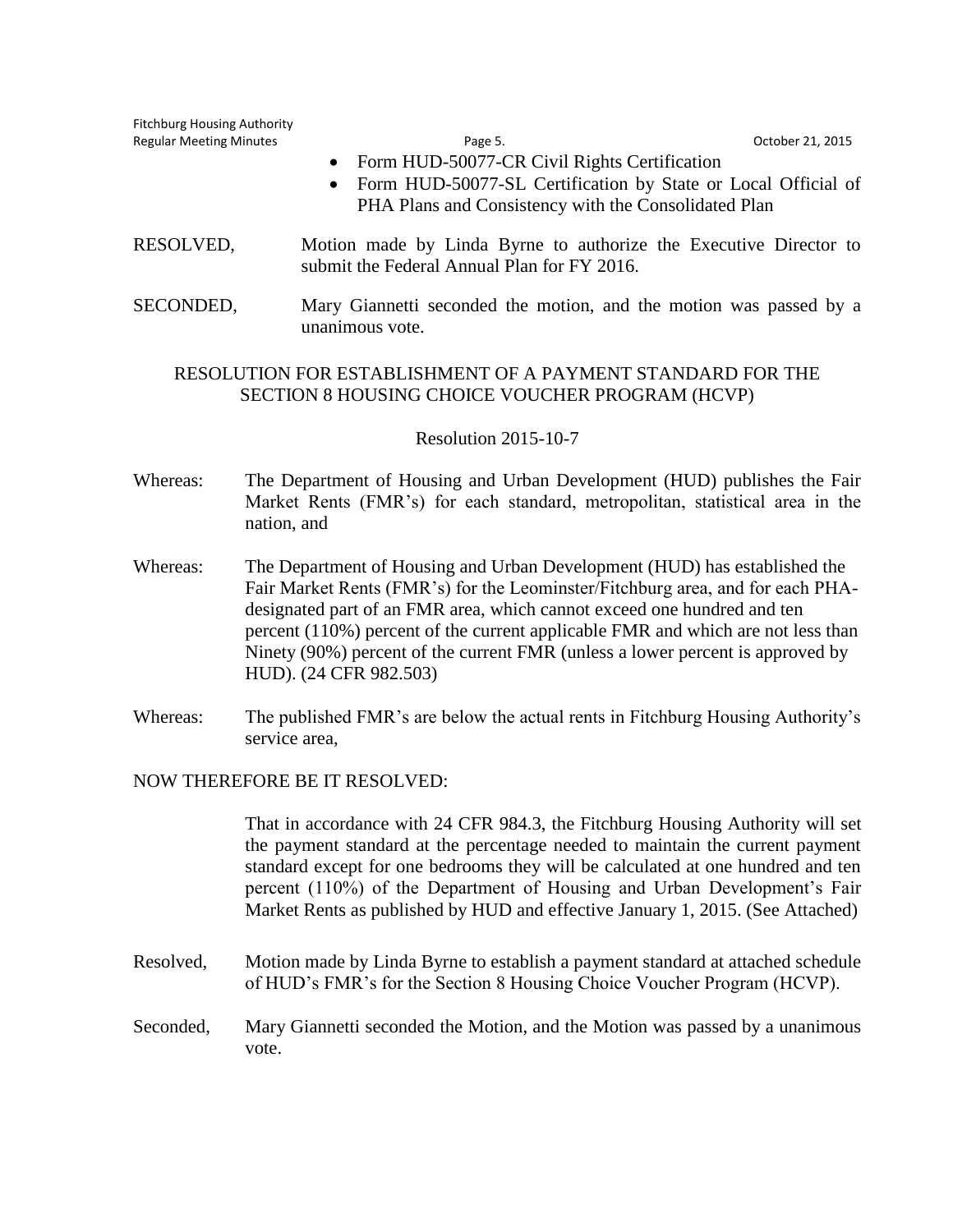## RESOULTION NUMBER 2015-10-8

- WHEREAS: The Department of Housing and Urban Development requires the Public Housing Authority to maintain a utility allowance schedule for all tenant paid utilities under the Section 8 Housing Choice Voucher Program, and,
- WHEREAS: The Fitchburg Housing Authority has contracted on an annual basis with Northeastern Utility Consultants, LLC to prepare such a schedule based on the typical cost of utilities and services of the location, size and type of utility, and, The FHA reviews current costs, determines if the costs have risen/dropped by 10% or more and updates the utility schedule accordingly on an annual basis. The schedule covering the fiscal year January 1, 2016 to December 31, 2016 is enclosed.
- WHEREAS: Fitchburg Housing Authority will incorporate the new utility allowance prepared by Northeastern Utility Consultants, LLC effective January 1, 2016.

# NOW THEREFORE BE IT RESOLVED,

Resolved, Motion made by Linda Byrne to establish the utility allowance schedule for the Section 8 Housing Choice Voucher Program (HCVP).

Seconded, Mary Giannetti seconded the Motion, and the Motion was passed by a unanimous vote.

- 10. Other Correspondence:
	- a. The board discussed the letter from Andrienne Clark proposing a memorial to the late Herbert R. Groop. Linda Byrne thought they should be able to come up with something. Mary Giannetti wondered if the big field was going to be named after a veteran or perhaps after Mr. Groop. The E.D. mentioned that Green Acres would be renamed after the modernization is complete and that was a possibility. The Chair added there was time to think on it.

Motion to adjourn the meeting at 9:25 a.m. was made by Mary Giannetti. Linda Byrne seconded; all were in favor.